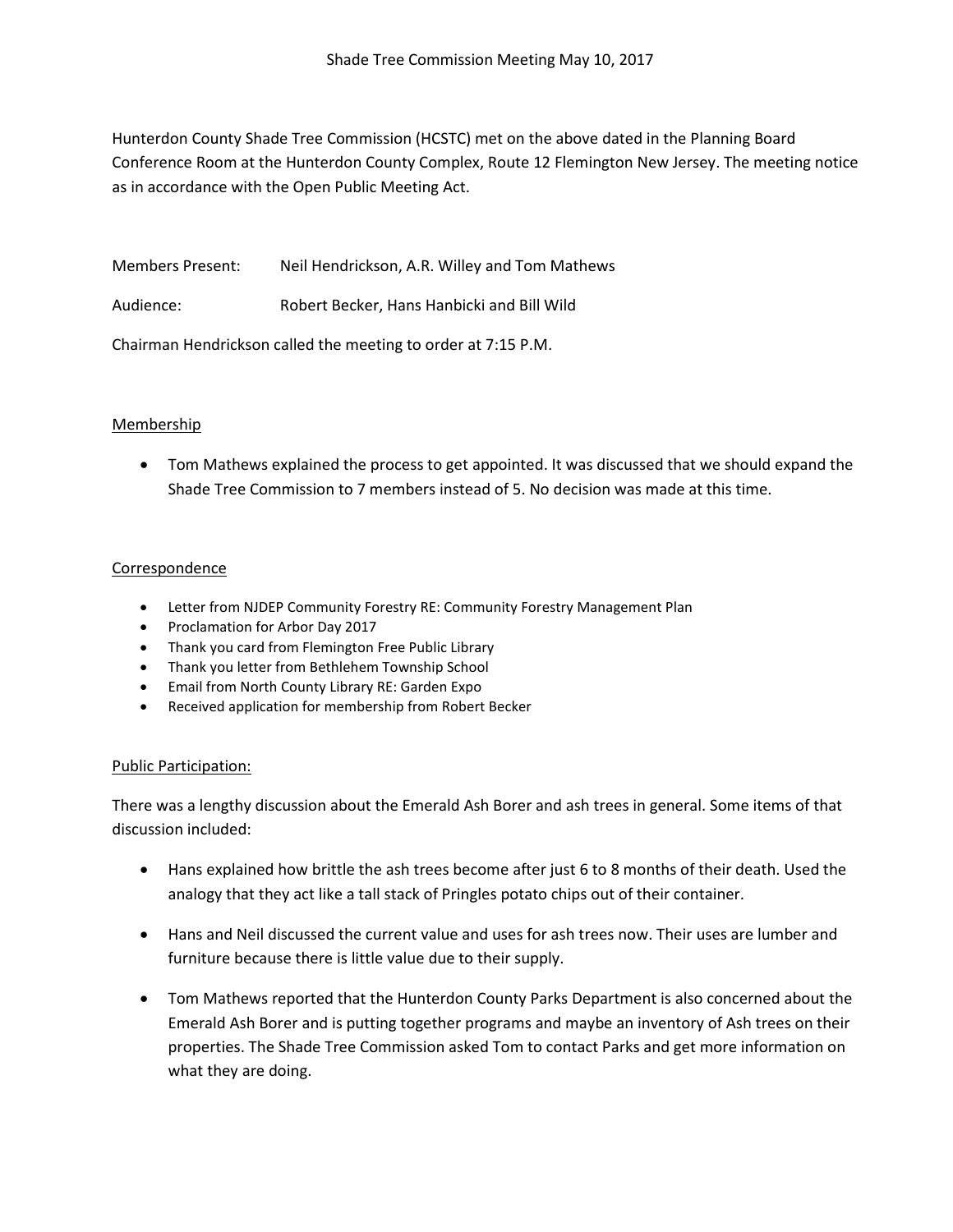- Robert Becker commented that he has met with JCP&L Forestry Division to inquire if they would treat Ash Trees along their power lines rather then remove them. He was told currently their policy is to remove them, he would like John Anderson's opinion on this matter.
- Tom Mathews explained "clear zone" along roadways and that the County is not in favor of treating Ash trees that lie within the "Clear zone" for liability reasons.

Neil and Hans lead a discussion about the health of the County's Oak trees suffering from Leaf Scorch. Hans reported that oak trees are suffering and declining more in southern Hunterdon and Mercer County.

Robert Becker lead a discussion on the possibility of the County participating in a shared service concerning a tree inventory with other Townships Shade Tree Commissions. He will search what other Commissions exist and report back.

## Minutes:

March 8, 2017 – the minutes were approved

AYES: 3 NAYS: 0

## Old Business:

- $\bullet$  300<sup>th</sup> Nursery-has been mowed and trees flagged.
- Update on Emerald Ash Borer Tom Mathews reported that there is confirmation of the EAB in four (4) Townships of Hunterdon County.
- Forestry Management Plan 2017-2021-approved
- Arbor Day- Bethlehem Township School, handed out seedlings/ packet with games and EAB information.- Tom Mathews reported a successful Arbor Day celebration and the 3<sup>rd</sup> grade students appreciated the free spruce seedlings.
- Green fair at Holland Township- Tom Mathews reported the green fair was well attended; the Shade Tree Commission handed out 75 seedlings and educated those in attendance about the Emerald Ash Borer.
- The Shade Tree Commission donated 30 white pine seedlings to the Flemington Public Library for their children's Arbor Day lessons.

### New Business:

- Neil to discuss procedures involved in rating "T.R.A.Q." at July 12, 2017 meeting
- Community Stewardship Incentive Program Grant. Robert Becker discussed the qualifications it takes to receive a grant and the application process.
- North County Library Garden Expo- Saturday July 22, 2017 9:30-3PM- Was discussed but no decision was made to go. Will be discussed at the July 12, 2017 meeting.